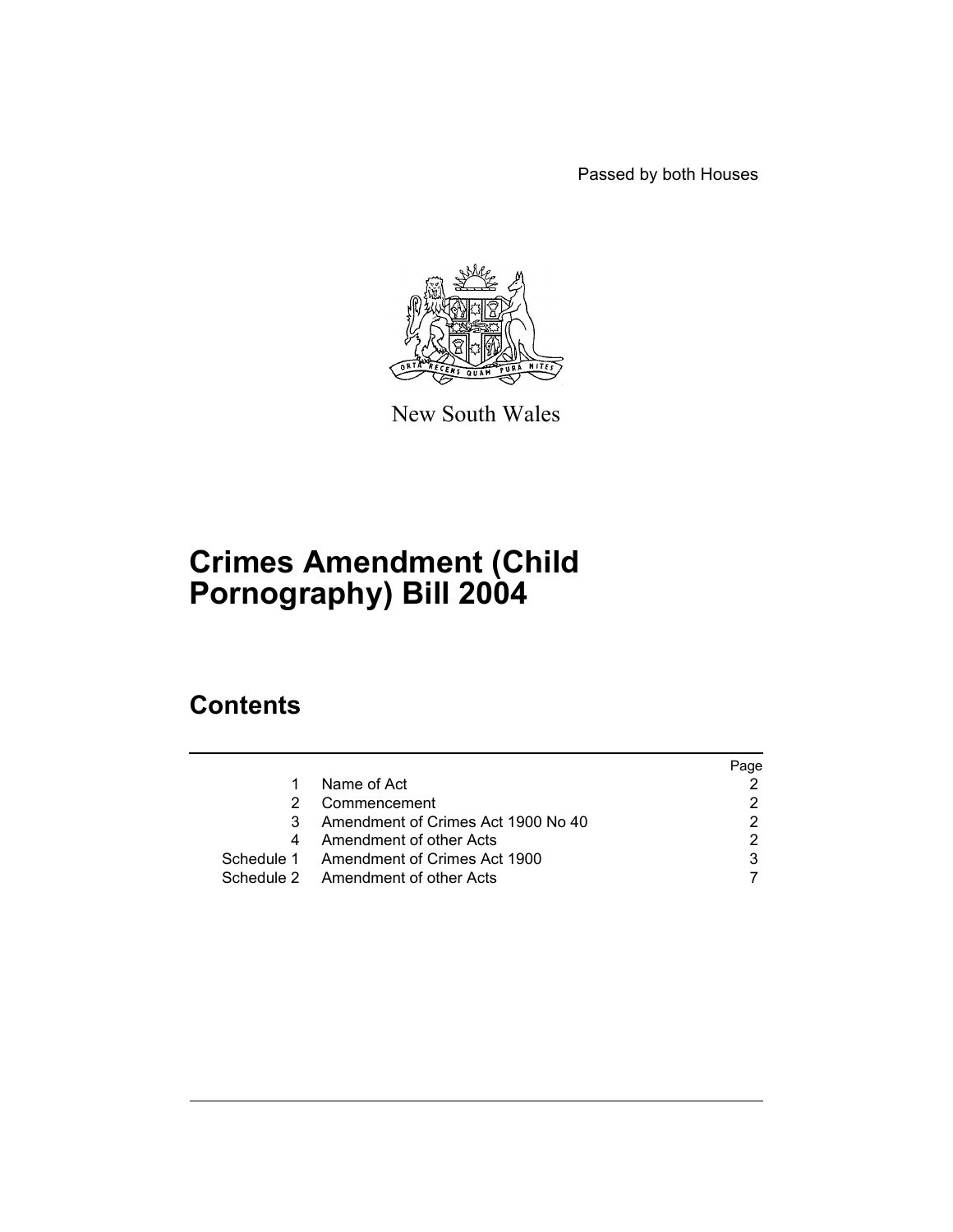*I certify that this PUBLIC BILL, which originated in the LEGISLATIVE ASSEMBLY, has finally passed the LEGISLATIVE COUNCIL and the LEGISLATIVE ASSEMBLY of NEW SOUTH WALES.*

> *Clerk of the Legislative Assembly. Legislative Assembly, Sydney, , 2004*



New South Wales

# **Crimes Amendment (Child Pornography) Bill 2004**

Act No , 2004

An Act to amend the *Crimes Act 1900* in connection with offences relating to child pornography and use of children for pornographic purposes.

*I have examined this Bill, and find it to correspond in all respects with the Bill as finally passed by both Houses.*

*Chairman of Committees of the Legislative Assembly.*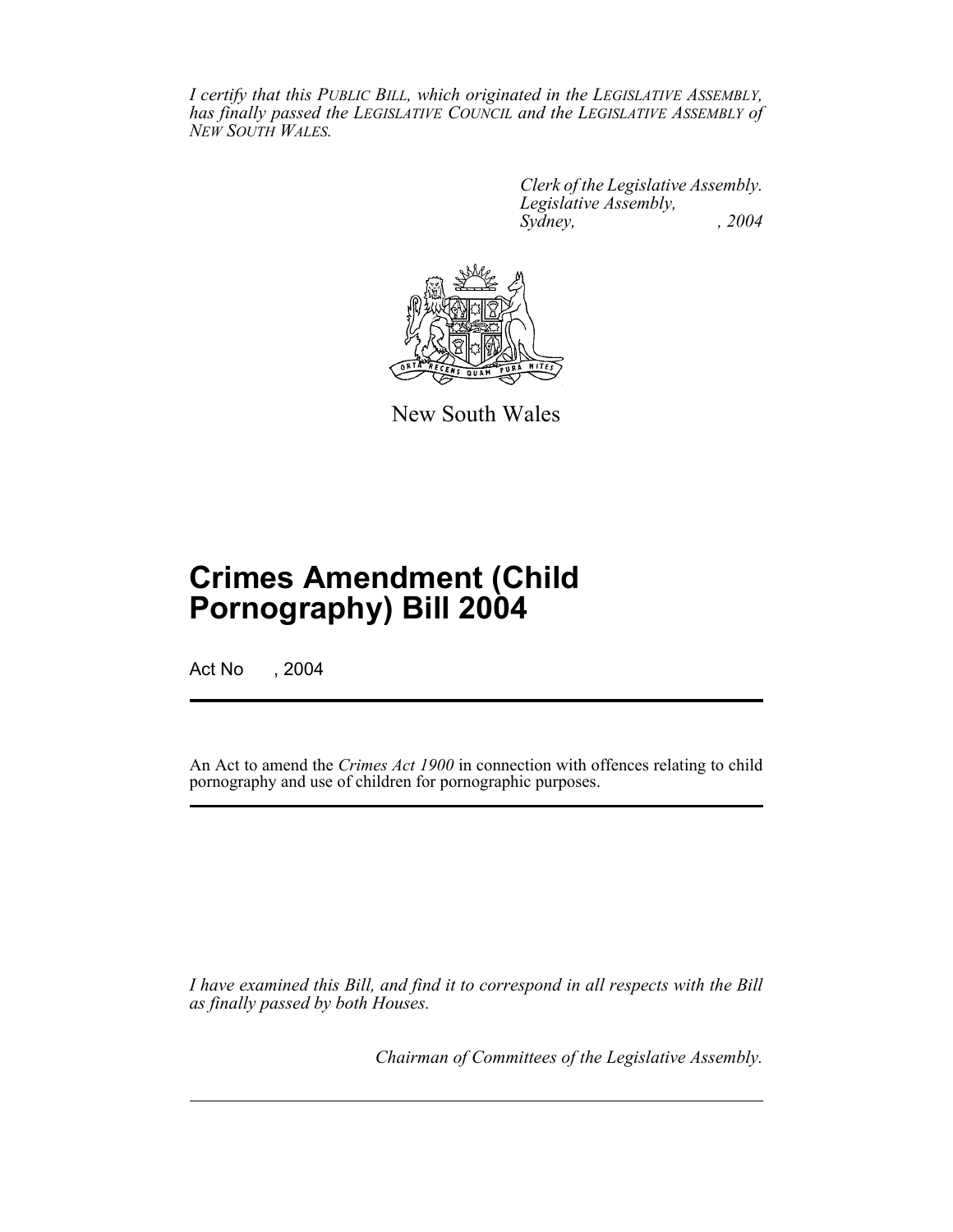#### **The Legislature of New South Wales enacts:**

#### **1 Name of Act**

This Act is the *Crimes Amendment (Child Pornography) Act 2004*.

#### **2 Commencement**

- (1) This Act commences on a day or days to be appointed by proclamation, except as provided by subsection (2).
- (2) Schedule 1 [11] and Schedule 2.3 [1] and [2] commence on the date of assent to this Act.

#### **3 Amendment of Crimes Act 1900 No 40**

The *Crimes Act 1900* is amended as set out in Schedule 1.

#### **4 Amendment of other Acts**

The Acts specified in Schedule 2 are amended as set out in that Schedule.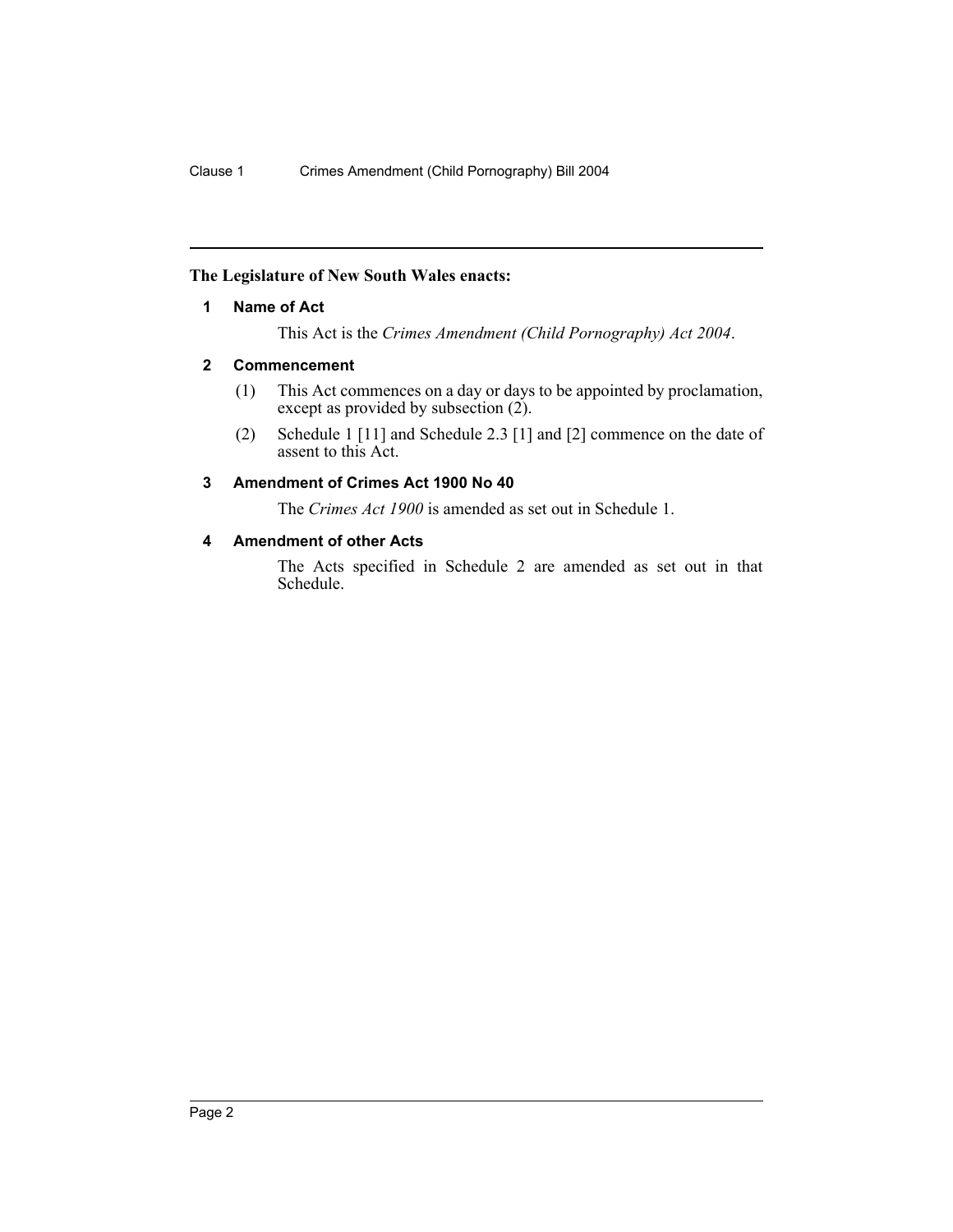Amendment of Crimes Act 1900 New York 1900 New York 1900 New York 1900

## **Schedule 1 Amendment of Crimes Act 1900**

(Section 3)

#### **[1] Section 91C Definitions**

Omit "For the purposes of sections 91C–91G".

Insert instead "For the purposes of this Division".

#### **[2] Section 91C**

Insert in alphabetical order:

*material* includes any film, printed matter, electronic data or any other thing of any kind (including any computer image or other depiction).

#### **[3] Section 91G**

Omit the section. Insert instead:

#### **91G Children not to be used for pornographic purposes**

- (1) Any person who:
	- (a) uses a child who is under the age of 14 years for pornographic purposes, or
	- (b) causes or procures a child of that age to be so used, or
	- (c) having the care of a child of that age, consents to the child being so used or allows the child to be so used,

is guilty of an offence.

Maximum penalty: imprisonment for 14 years.

- (2) Any person who:
	- (a) uses a child who is of or above the age of 14 years for pornographic purposes, or
	- (b) causes or procures a child of that age to be so used, or
	- (c) having the care of a child of that age, consents to the child being so used or allows the child to be so used,

is guilty of an offence.

Maximum penalty: imprisonment for 10 years.

- (3) For the purposes of this section, a child is used by a person for pornographic purposes if:
	- (a) the child is engaged in sexual activity, or
	- (b) the child is placed in a sexual context, or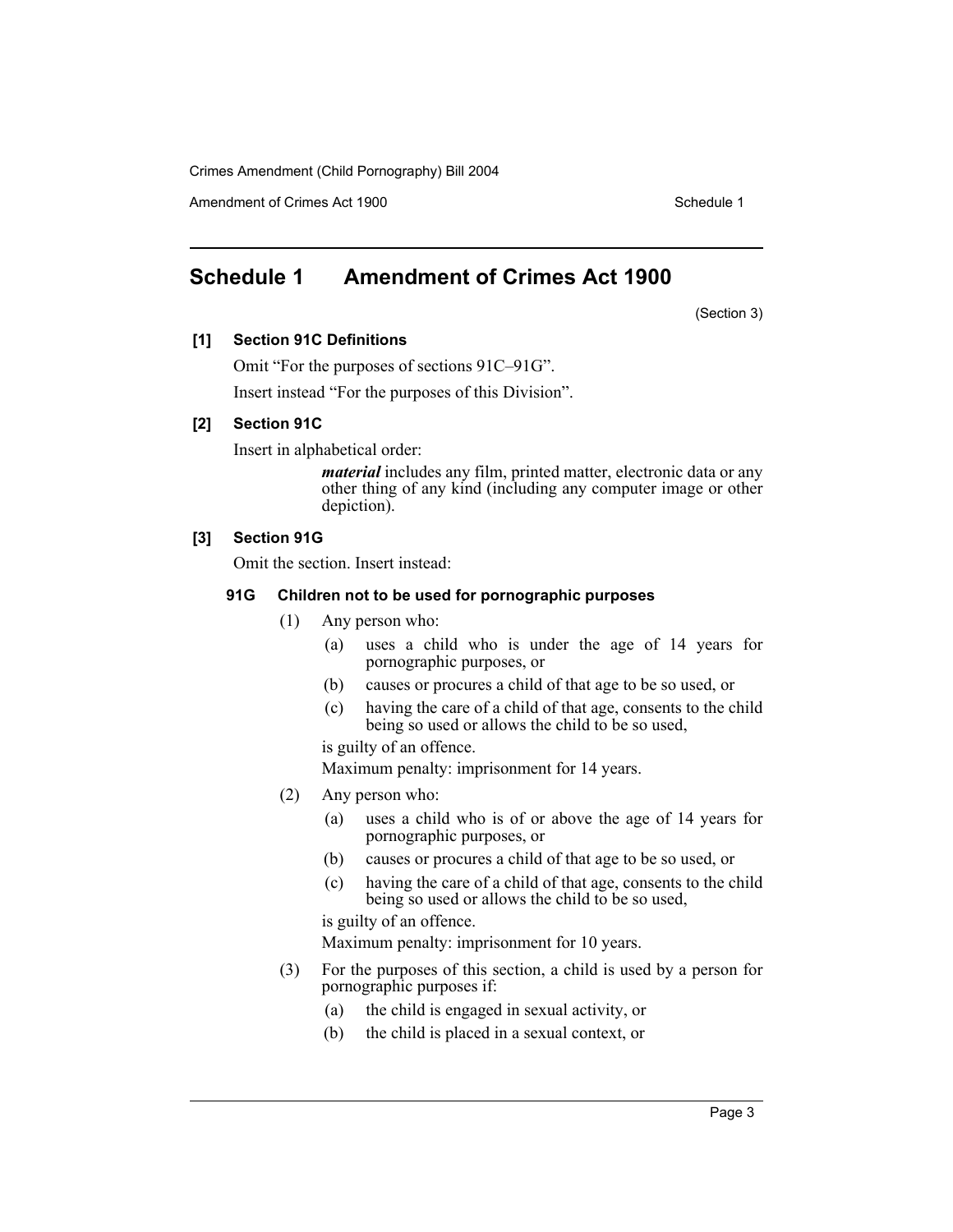Schedule 1 Amendment of Crimes Act 1900

(c) the child is subjected to torture, cruelty or physical abuse (whether or not in a sexual context),

for the purposes of the production of pornographic material by that person.

- (4) For the purposes of this section, a person may have the care of a child without necessarily being entitled by law to have the custody of the child.
- (5) Where on the trial of a person for an offence under subsection (1) the jury is not satisfied that the accused is guilty of the offence charged, but is satisfied on the evidence that the accused is guilty of an offence under subsection (2), it may find the accused not guilty of the offence charged but guilty of the latter offence, and the accused is liable to punishment accordingly.

#### **[4] Section 91H**

Insert after section 91G:

#### **91H Production, dissemination or possession of child pornography**

#### (1) **Definitions**

In this section:

*child pornography* means material that depicts or describes, in a manner that would in all the circumstances cause offence to reasonable persons, a person under (or apparently under) the age of 16 years:

- (a) engaged in sexual activity, or
- (b) in a sexual context, or
- (c) as the victim of torture, cruelty or physical abuse (whether or not in a sexual context).

*disseminate* child pornography, includes:

- (a) send, supply, exhibit, transmit or communicate it to another person, or
- (b) make it available for access by another person, or
- (c) enter into any agreement or arrangement to do so.

#### (2) **Production or dissemination of child pornography**

A person who produces or disseminates child pornography is guilty of an offence.

Maximum penalty: imprisonment for 10 years.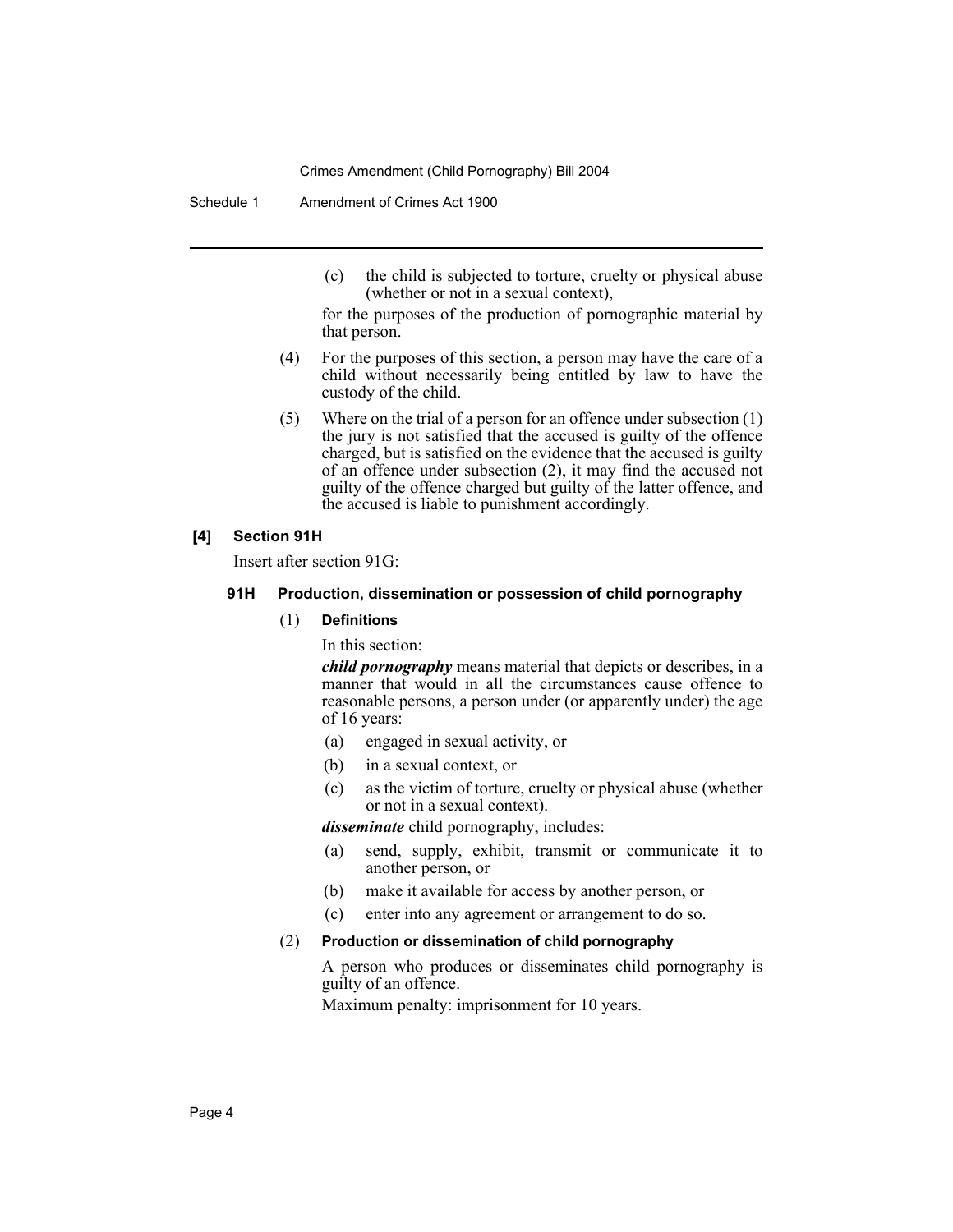Amendment of Crimes Act 1900 New York 1900 New York 1900 New York 1900

#### (3) **Possession of child pornography**

A person who has child pornography in his or her possession is guilty of an offence.

Maximum penalty: imprisonment for 5 years.

#### (4) **Defences**

It is a defence to any charge for an offence under subsection (2) or  $(3)$ :

- (a) that the defendant did not know, and could not reasonably be expected to have known, that he or she produced, disseminated or possessed (as the case requires) child pornography, or
- (b) that the material concerned was classified (whether before or after the commission of the alleged offence) under the *Classification (Publications, Films and Computer Games) Act 1995* of the Commonwealth, other than as refused classification (RC), or
- (c) that, having regard to the circumstances in which the material concerned was produced, used or intended to be used, the defendant was acting for a genuine child protection, scientific, medical, legal, artistic or other public benefit purpose and the defendant's conduct was reasonable for that purpose, or
- (d) that the defendant was a law enforcement officer acting in the course of his or her official duties, or
- (e) that the defendant was acting in the course of his or her official duties in connection with the classification of the material concerned under the *Classification (Publications, Films and Computer Games) Act 1995* of the Commonwealth.

#### (5) **Defence to possession of child pornography**

It is a defence to any charge for an offence under subsection (3) that the material concerned came into the defendant's possession unsolicited and the defendant, as soon as he or she became aware of its pornographic nature, took reasonable steps to get rid of it.

#### **[5] Section 578B Possession of child pornography**

Omit the section.

#### **[6] Section 578C Publishing indecent articles**

Omit the definition of *child pornography* from section 578C (1).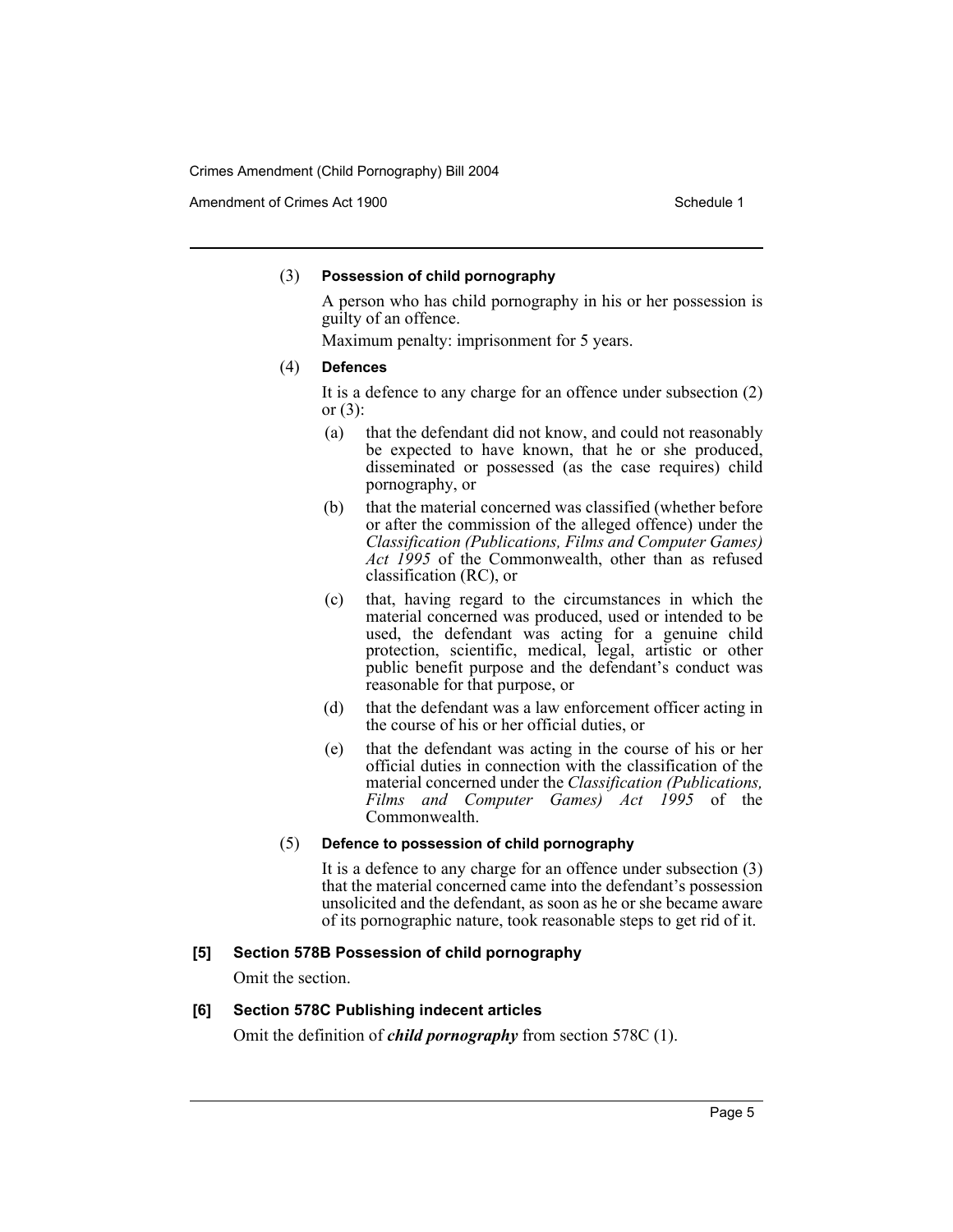Schedule 1 Amendment of Crimes Act 1900

#### **[7] Section 578C (2)**

Omit "(other than an indecent article that is child pornography)".

#### **[8] Section 578C (2A), (2B), (2C) and (5A)**

Omit the subsections.

#### **[9] Section 578C (3A)**

Insert after section 578C (3):

- (3A) A person cannot be convicted of an offence against this section and section 91H in respect of the same matter.
- **[10] Section 578D Police may enter and search premises for indecent articles** Omit "578B or" wherever occurring.

#### **[11] Eleventh Schedule Savings and transitional provisions**

Insert at the end of the Schedule with appropriate Part and clause numbers:

## **Part Crimes Amendment (Child Pornography) Act 2004**

#### **Classification of films, publications or computer games**

- (1) In this clause, the *amending Act* means the *Crimes Amendment (Child Pornography) Act 2004*.
- (2) To avoid doubt, section 578B (4) (b) (as in force before its repeal by the amending Act) does not prevent (and is taken never to have prevented), in respect of an alleged offence against that section:
	- (a) a court attendance notice or other process being issued, or
	- (b) a court attendance notice or other process being served, or
	- (c) a person pleading guilty or a plea of guilty being accepted, or
	- (d) sentence being passed for the offence on an offender who has pleaded guilty to the offence,

without the film, publication or computer game concerned having been classified under the *Classification (Publications, Films and Computer Games) Act 1995* of the Commonwealth.

(3) This clause extends to offences against section 578B in respect of which anything mentioned in subclause (2) occurred before the repeal of that section by the amending Act.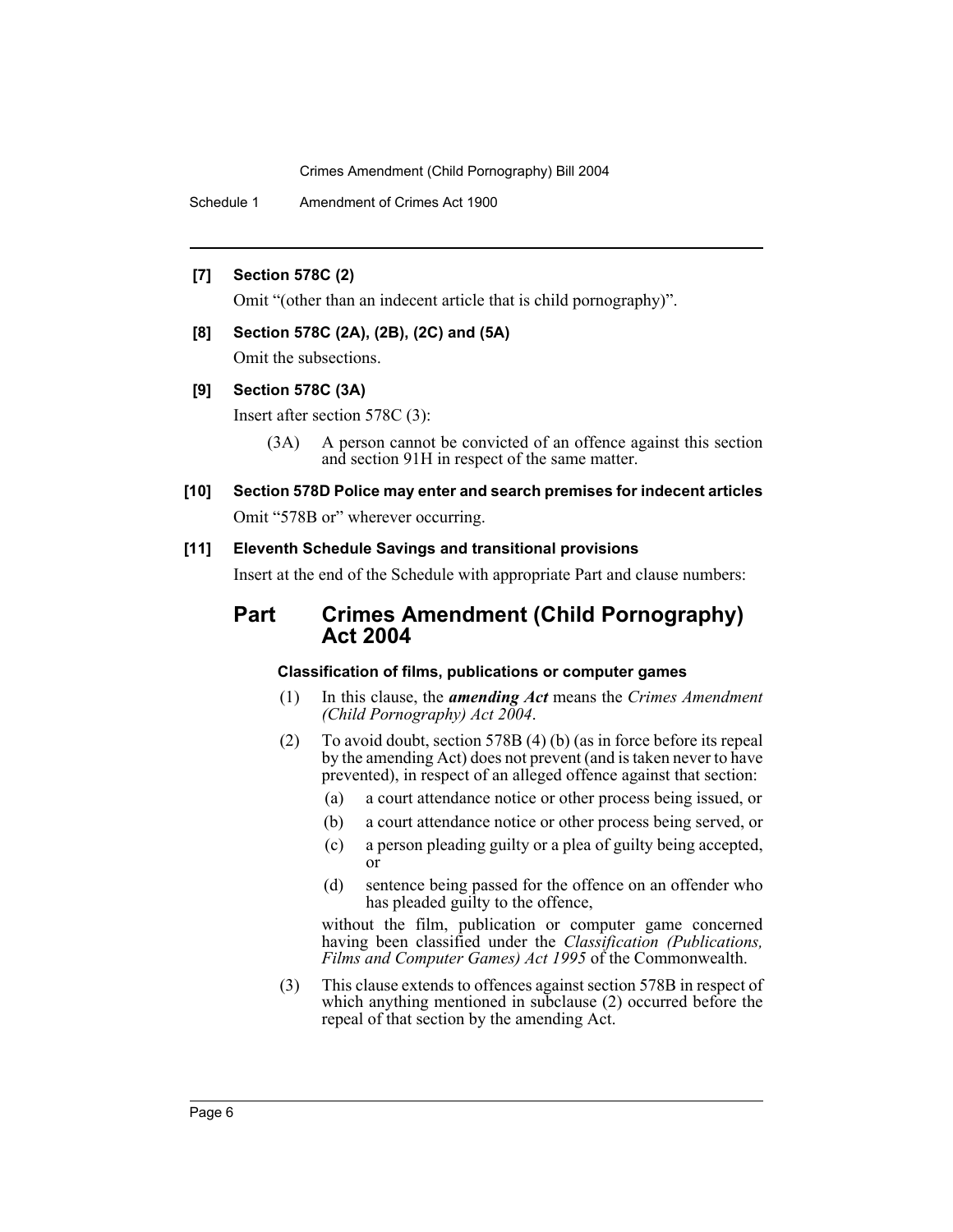Amendment of other Acts **Schedule 2** and the 2

## **Schedule 2 Amendment of other Acts**

(Section 4)

### **2.1 Child Protection (Offenders Registration) Act 2000 No 42**

#### **Section 3 Definitions**

Insert "91H," after "section" wherever occurring in paragraph (d) of the definition of *Class 2 offence* and paragraph (d) (ii) of the definition of *registrable person* in section 3 (1).

## **2.2 Child Protection (Prohibited Employment) Act 1998 No 147**

#### **Section 5 Prohibited persons**

Insert "91H," after "section" in paragraph (d) of the definition of *serious sex offence* in section 5 (3).

### **2.3 Classification (Publications, Films and Computer Games) Enforcement Act 1995 No 63**

#### **[1] Section 58 Evidence**

Insert "or the *Crimes Act 1900*" after "this Act".

#### **[2] Section 58 (2)**

Insert at the end of section 58:

- (2) Subsection (1) extends to a certificate (whether given before or after the commencement of this subsection) that states a matter:
	- (a) at the time the certificate is given, or at any other earlier specified time, or
	- (b) in respect of any specified period before the certificate is given.

#### **[3] Section 61 Forfeiture of films, publications and computer games on conviction**

Insert "or section 91H of the *Crimes Act 1900*" after "this Act".

## **2.4 Criminal Procedure Act 1986 No 209**

#### **[1] Section 348 Offences in respect of which an intervention program may be conducted**

Insert "91H (Production, dissemination or possession of child pornography)," after "section" in section 348 (2) (d).